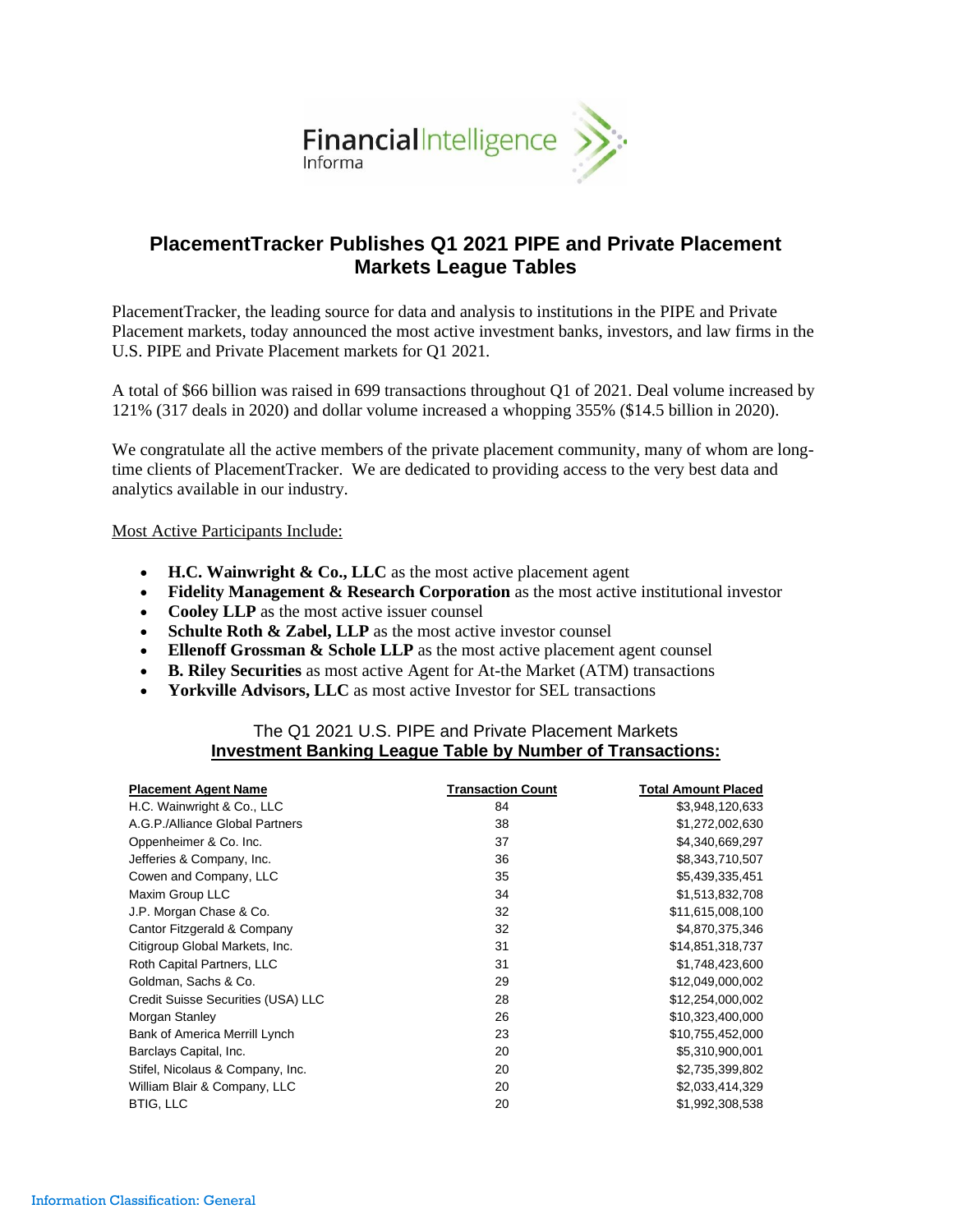| Piper Sandler & Co.              | 20 | \$1,555,446,186 |
|----------------------------------|----|-----------------|
| Craig-Hallum Capital Group LLC   | 18 | \$1,270,849,504 |
| Lake Street Capital Markets, LLC | 16 | \$1,181,690,907 |
| Deutsche Bank Securities, Inc.   | 15 | \$4,606,999,996 |
| Canaccord Genuity Inc. (US)      | 14 | \$1,606,065,684 |
| <b>B. Riley Securities</b>       | 14 | \$1,073,993,353 |
| Ladenburg Thalmann & Co., Inc.   | 14 | \$785,780,693   |

*Investment Banking rankings exclude all 144-A Offerings, Equity Lines of Credit, At the Market Transactions, Rights Offerings, Bought Deals, and all PIPE transactions conducted by foreign issuers that trade in the U.S. on the OTC. On transactions where an investment banking firm has acted solely as Financial Advisor, that transaction has been excluded from that firm's ranking. Co-agented transactions award full transaction credit to all agents participating (regardless of status of lead agent or co-agent). Data is for closed and definitive agreement transactions reported as of 04/22/2021.*

## The Q1 2021 U.S. PIPE and Private Placement Markets **Institutional Investor League Table by Number of Transactions:**

| <b>Investor Name</b>                       | <b>Transaction Count</b> | <b>Total Amount Invested</b> |
|--------------------------------------------|--------------------------|------------------------------|
| Fidelity Management & Research Corporation | 32                       | \$71,422,691                 |
| Blackrock, Inc.                            | 30                       | \$0                          |
| Hudson Bay Capital Management LP           | 21                       | \$109,912,181                |
| IntraCoastal Capital, LLC                  | 21                       | \$46,157,214                 |
| <b>Armistice Capital</b>                   | 20                       | \$104,482,618                |
| Heights Capital Management, Inc.           | 19                       | \$86,218,403                 |
| Iroquois Capital L.P.                      | 18                       | \$22,382,147                 |
| Ayrton Capital LLC                         | 14                       | \$60,383,495                 |
| <b>Empery Asset Management LP</b>          | 13                       | \$39,968,448                 |
| Anson Funds                                | 13                       | \$30,444,267                 |
| Cavalry Fund I Management LLC              | 13                       | \$10,529,049                 |
| Monashee Investment Management LLC         | 11                       | \$11,956,306                 |
| Franklin Templeton Group                   | 11                       | \$954,708                    |
| Hedosophia                                 | 11                       | \$0                          |
| <b>GCA Altium Limited</b>                  | 10                       | \$60,628,799                 |
| L1 Capital                                 | 10                       | \$26,554,833                 |
| <b>Bigger Capital Fund LP</b>              | 10                       | \$8,879,531                  |
| Boothbay Fund Management, LLC              | 10                       | \$5,119,804                  |
| Yorkville Advisors, LLC                    | 9                        | \$148,175,000                |
| Sabby Management, LLC                      | 9                        | \$56,228,536                 |
| Citadel Advisors, LLC                      | 9                        | \$33,747,394                 |
| 3i. LP                                     | 9                        | \$9,543,078                  |
| Neuberger Berman Investment Advisers LLC   | 9                        | \$0                          |
| Wellington Management Company LLP          | 9                        | \$0                          |
| Perceptive Advisors, LLC                   | 8                        | \$27,000,003                 |

*Investor rankings exclude all 144-A Offerings, Equity Lines of Credit, At the Market Transactions, Rights Offerings, Bought Deals, and all PIPE transactions conducted by foreign issuers that trade in the U.S. on the OTC. Investors classified as Corporate Investors and Insurance Companies have been excluded from this ranking. Data is for closed and definitive agreement transactions reported as of 04/22/2021.*

## The Q1 2021 U.S. PIPE and Private Placement Markets **Issuer Counsel League Table by Number of Transactions:**

| <b>Legal Counsel</b>                      | <b>Transaction Count</b> | <b>Total Amount Advised</b> |
|-------------------------------------------|--------------------------|-----------------------------|
| Cooley LLP                                | 29                       | \$3,435,756,509             |
| Latham & Watkins, LLP                     | 20                       | \$2,522,193,224             |
| Ellenoff Grossman & Schole LLP            | 19                       | \$2,005,122,874             |
| Skadden, Arps, Slate, Meagher & Flom, LLP | 18                       | \$6,392,899,998             |
| Kirkland & Ellis                          | 18                       | \$5,372,800,002             |
| White & Case, LLP                         | 13                       | \$4,197,567,001             |
| Sullivan & Worcester, LLP                 | 12                       | \$1.044.808.244             |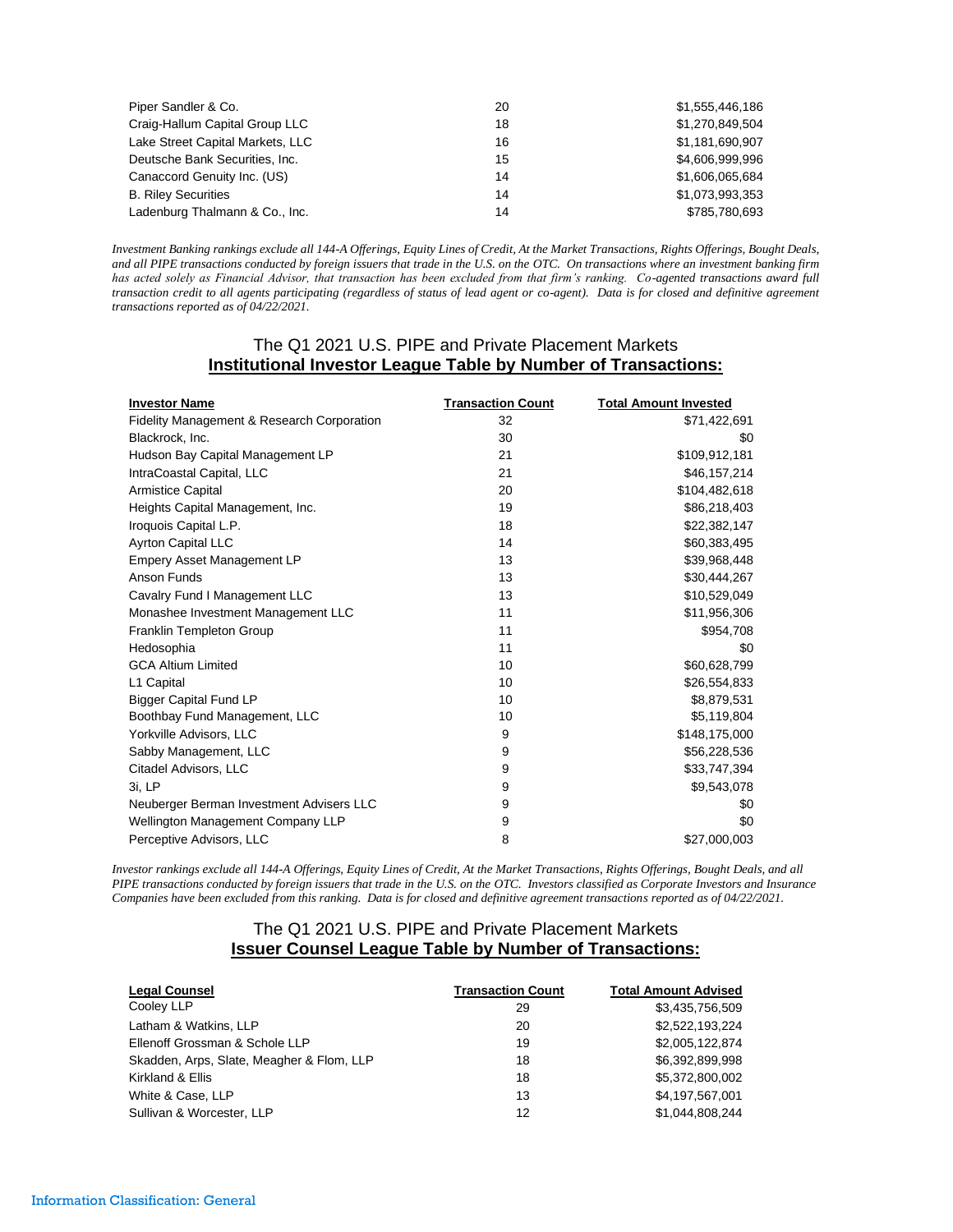| Gibson, Dunn & Crutcher, LLP                    | 12 | \$558,663,592   |
|-------------------------------------------------|----|-----------------|
| <b>Graubard Miller</b>                          | 11 | \$1.450.925.344 |
| Goodwin Procter, LLP                            | 10 | \$2,983,931,665 |
| Greenberg Traurig, LLP                          | 10 | \$1,855,242,435 |
| Loeb & Loeb. LLP                                | 10 | \$862,483,231   |
| Wilmer Cutler Pickering Hale & Dorr, LLP        | 10 | \$521,697,247   |
| Haynes and Boone, LLP                           | 10 | \$271,080,171   |
| Sichenzia Ross Ference LLP                      | 10 | \$100,937,301   |
| Weil, Gotshal & Manges, LLP                     | 9  | \$7,994,992,005 |
| Mintz, Levin, Cohn, Ferris, Glovsky & Popeo, PC | 9  | \$555,960,814   |
| Hunter Taubman Fisher & Li LLC                  | 9  | \$272,423,250   |
| Sheppard, Mullin, Richter & Hampton, LLP        | 9  | \$259,926,475   |
| Maples & Calder                                 | 9  | \$249,925,999   |
| Wilson Sonsini Goodrich & Rosati                | 8  | \$1,484,999,986 |
| Lucosky Brookman LLP                            | 8  | \$195,301,008   |
| Pryor Cashman                                   | 8  | \$184,342,801   |
| <b>K&amp;L Gates LLP</b>                        | 8  | \$152,108,491   |
| Vinson & Elkins, LLP                            |    | \$1,728,315,023 |

*Legal counsel rankings exclude all 144-A Offerings, Equity Lines of Credit, At the Market Transactions, Rights Offerings, Bought Deals, and all PIPE transactions conducted by foreign issuers that trade in the U.S. on the OTC. Data is for closed and definitive agreement transactions reported as of 04/22/2021.*

# The Q1 2021 U.S. PIPE and Private Placement Markets **Investor Counsel League Table by Number of Transactions:**

| <b>Legal Counsel</b>                   | <b>Transaction Count</b> | <b>Total Amount Advised</b> |
|----------------------------------------|--------------------------|-----------------------------|
| Schulte Roth & Zabel, LLP              | 80                       | \$26,095,599,150            |
| Kelley Drye & Warren LLP               | 32                       | \$2,065,725,861             |
| Hansen Black Anderson Ashcraft PLLC    | 7                        | \$53,236,650                |
| Kirkland & Ellis                       | 4                        | \$2,503,999,997             |
| David Fine, Esq.                       | 4                        | \$20,240,000                |
| Sullivan & Cromwell                    | 3                        | \$904,399,997               |
| Simpson Thacher Bartlett, LLP          | 3                        | \$899,999,994               |
| Ropes & Gray                           | 2                        | \$255,692,559               |
| Gibson, Dunn & Crutcher, LLP           | $\overline{2}$           | \$215,000,000               |
| Foley & Lardner                        | 2                        | \$53,100,000                |
| Akin, Gump, Strauss, Hauer & Feld, LLP | 2                        | \$35,000,000                |
| Fabian VanCott                         | $\overline{2}$           | \$7,000,000                 |
| David Gonzalez, Esq.                   | $\overline{2}$           | \$5,435,000                 |
| McCarthy Tretrault, LLP                | 1                        | \$556,416,000               |
| Baker Botts, LLP                       |                          | \$203,999,997               |
| Davis Polk & Wardwell LLP              |                          | \$203,999,997               |
| <b>Herbert Smith LLP</b>               |                          | \$175,657,900               |
| Stikeman Elliott LLP                   |                          | \$175,657,900               |
| Woods, Oviatt, Gilman, LLP             |                          | \$100,000,000               |
| McDermott, Will & Emery                |                          | \$91,397,850                |
| Ellenoff Grossman & Schole LLP         |                          | \$83,800,013                |
| King & Spalding                        |                          | \$75,000,000                |
| Irwin Lowy LLP                         |                          | \$29,999,991                |
| Katten Muchin Rosenman, LLP            |                          | \$27,000,000                |
| Goodwin Procter, LLP                   |                          | \$25,000,000                |

*Legal counsel rankings exclude all 144-A Offerings, Equity Lines of Credit, At the Market Transactions, Rights Offerings, Bought Deals, and all PIPE transactions conducted by foreign issuers that trade in the U.S. on the OTC. Data is for closed and definitive agreement transactions reported as of 04/22/2021.*

The Q1 2021 U.S. PIPE and Private Placement Markets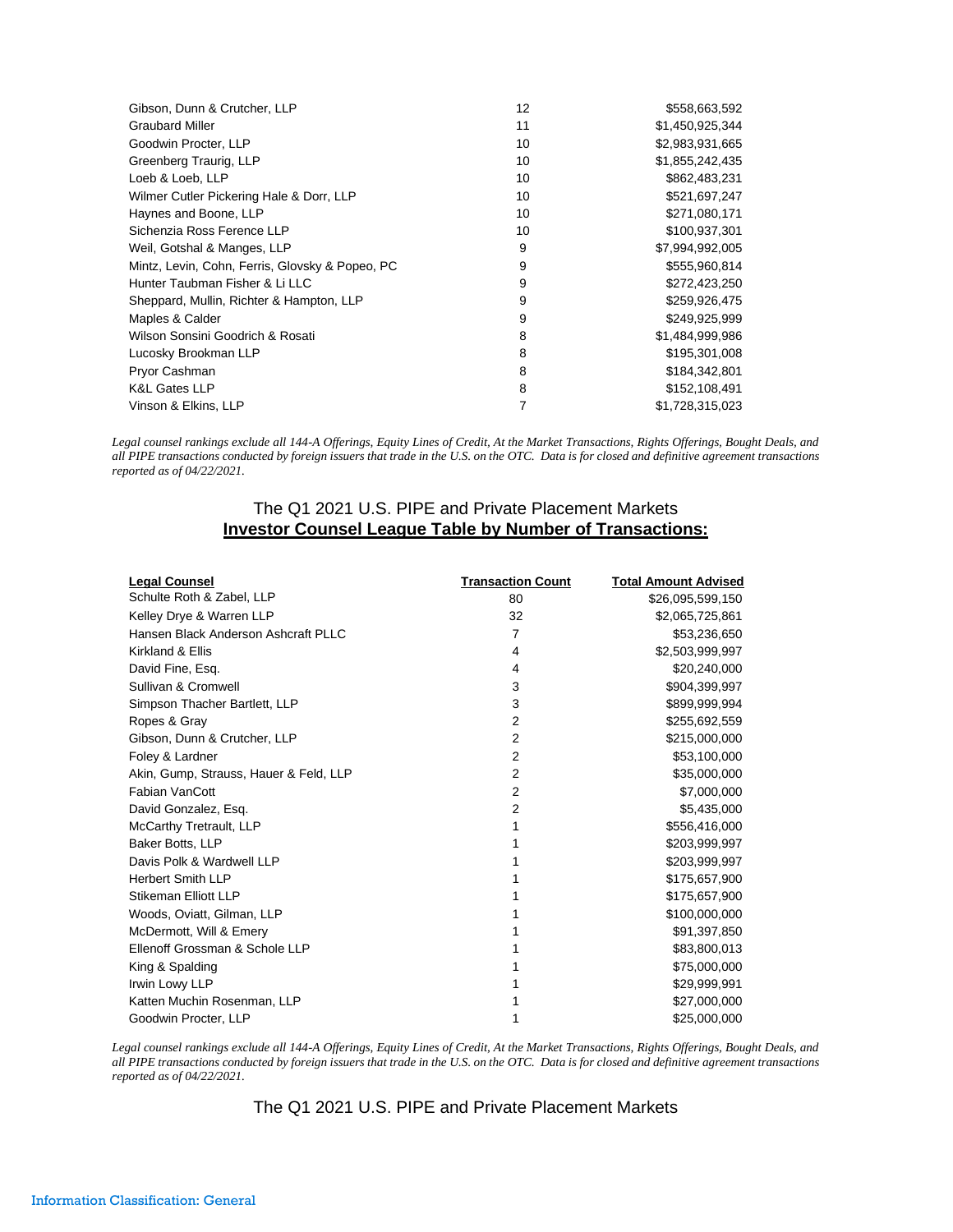## **Placement Agent Counsel League Table by Number of Transactions:**

| <b>Legal Counsel</b>                            | <b>Transaction Count</b> | <b>Total Amount Advised</b> |
|-------------------------------------------------|--------------------------|-----------------------------|
| Ellenoff Grossman & Schole LLP                  | 64                       | \$2,404,697,249             |
| Mintz, Levin, Cohn, Ferris, Glovsky & Popeo, PC | 22                       | \$1,279,817,677             |
| Latham & Watkins, LLP                           | 15                       | \$2,119,709,972             |
| Davis Polk & Wardwell LLP                       | 12                       | \$2,518,286,687             |
| Goodwin Procter, LLP                            | 12                       | \$2,135,453,746             |
| Cooley LLP                                      | 11                       | \$749,225,219               |
| Loeb & Loeb, LLP                                | 10                       | \$1,170,260,043             |
| <b>DLA Piper</b>                                | 10                       | \$868,567,979               |
| Sheppard, Mullin, Richter & Hampton, LLP        | 8                        | \$270,692,469               |
| Skadden, Arps, Slate, Meagher & Flom, LLP       | 7                        | \$2,620,000,016             |
| Ropes & Gray                                    | 7                        | \$1,940,675,000             |
| Faegre Drinker Biddle & Reath LLP               | 7                        | \$340,006,679               |
| Sullivan & Worcester, LLP                       | $\overline{7}$           | \$189,371,568               |
| Sichenzia Ross Ference LLP                      | 7                        | \$93,636,020                |
| Schiff Hardin, LLP                              | 5                        | \$167,337,103               |
| Mayer Brown LLP                                 | 4                        | \$1,205,300,000             |
| Stikeman Elliott LLP                            | 4                        | \$327,634,514               |
| Lowenstein Sandler LLP                          | 4                        | \$164,235,639               |
| Hunter Taubman Fisher & Li LLC                  | 4                        | \$64,858,396                |
| Haynes and Boone, LLP                           | 4                        | \$51,226,102                |
| Paul, Weiss, Rifkind, Wharton & Garrison        | 3                        | \$570,000,000               |
| Shearman & Sterling LLP                         | 3                        | \$360,249,995               |
| Duane Morris, LLP                               | 3                        | \$259,982,072               |
| Covington & Burling                             | 3                        | \$160,000,006               |
| Dentons US LLP                                  | 3                        | \$92,950,019                |

*Legal counsel rankings exclude all 144-A Offerings, Equity Lines of Credit, At the Market Transactions, Rights Offerings, Bought Deals, and all PIPE transactions conducted by foreign issuers that trade in the U.S. on the OTC. Data is for closed and definitive agreement transactions reported as of 04/22/2021.*

## The Q1 2021 U.S. At-the-Market (ATM) Market **Sales Agent by Number of Transactions:**

| <b>Sales Agent</b>               | <b>Transaction Count</b> | <b>Commitment Amount</b> |
|----------------------------------|--------------------------|--------------------------|
| <b>B. Riley Securities</b>       | 27                       | \$2,770,795,184          |
| Jefferies LLC                    | 26                       | \$6,536,646,023          |
| J.P. Morgan Chase & Co.          | 22                       | \$15,080,929,178         |
| Citigroup Global Markets, Inc.   | 21                       | \$15,055,258,610         |
| Wells Fargo Securities, LLC      | 20                       | \$13,115,929,178         |
| Goldman, Sachs & Co.             | 20                       | \$11,891,016,345         |
| Bank of America Merrill Lynch    | 20                       | \$11,248,803,523         |
| H.C. Wainwright & Co., LLC       | 20                       | \$943,817,588            |
| Cantor Fitzgerald & Company      | 19                       | \$4,843,500,000          |
| Morgan Stanley                   | 14                       | \$10,468,529,178         |
| <b>BTIG, LLC</b>                 | 14                       | \$6,060,875,000          |
| Barclays Capital, Inc.           | 13                       | \$9,700,934,345          |
| KeyBanc Capital Markets          | 12                       | \$5,500,000,000          |
| <b>BMO Capital Markets Corp.</b> | 11                       | \$4,910,000,000          |
| Cowen and Company, LLC           | 11                       | \$1,504,654,405          |
| A.G.P./Alliance Global Partners  | 11                       | \$717,861,172            |
| Canaccord Genuity Inc. (US)      | 10                       | \$2,290,040,000          |
| Truist Securities, Inc.          | 9                        | \$4,370,274,345          |
| <b>Capital One Securities</b>    | 8                        | \$5,700,000,000          |
| <b>Regions Securities LLC</b>    | 8                        | \$4,800,000,000          |
| Raymond James & Associates Inc.  | 8                        | \$2,417,433,049          |